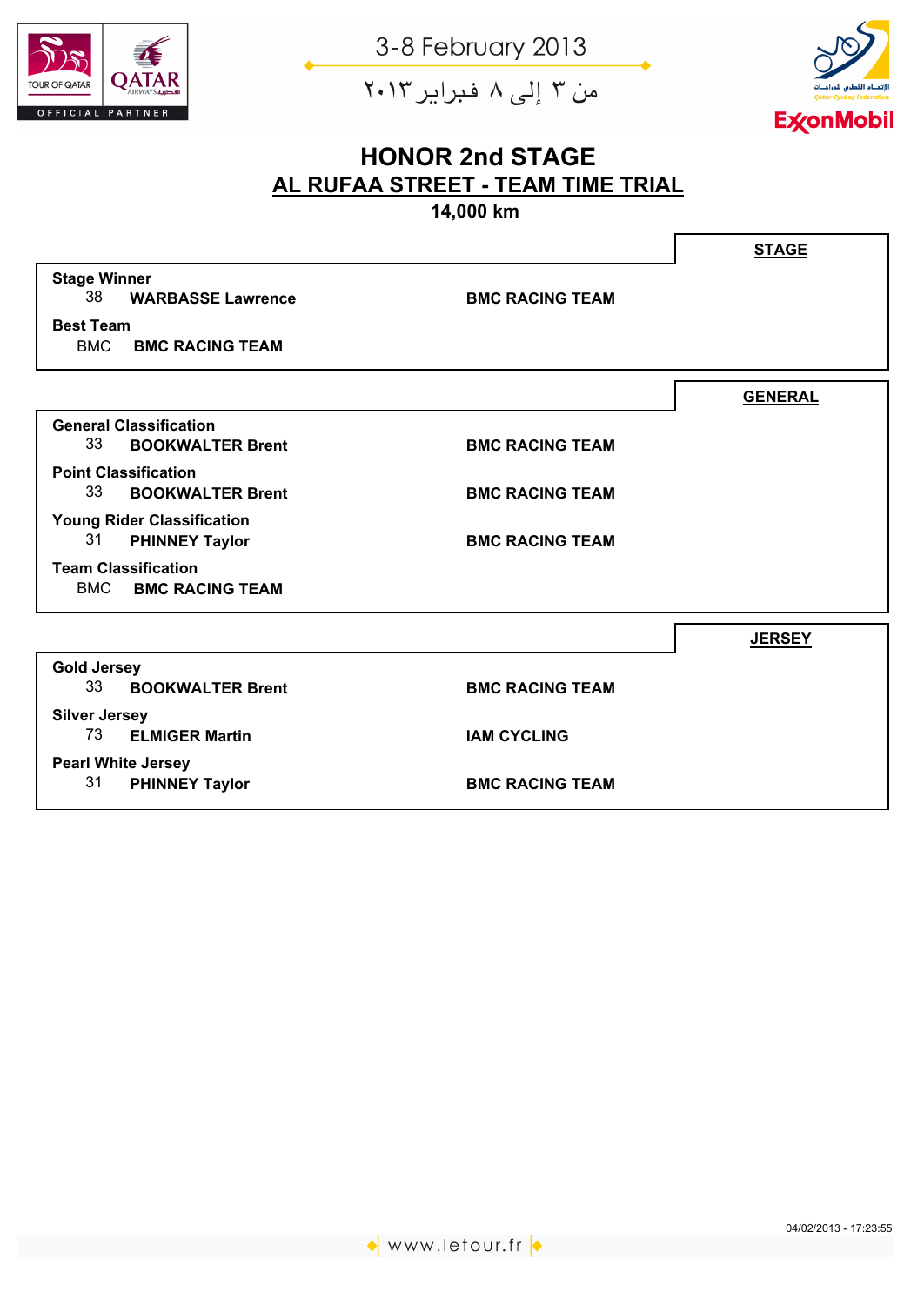# **CLASSEMENT DE L'ETAPE 2 AL RUFAA STREET - TEAM TIME TRIAL** *Distance : 14,000 km*

#### **MONDAY, FEBRUARY 4, 2013** *Moyenne : 52,120 km/h*

| . - - - - - - - -                                                                                                                                                              | .                      |     | . . <b>-</b> 1.00                                                                          |
|--------------------------------------------------------------------------------------------------------------------------------------------------------------------------------|------------------------|-----|--------------------------------------------------------------------------------------------|
| 1<br><b>BMC RACING TEAM</b><br>31. PHINNEY   36. SCHÄR   33. BOOKWALTER   32. BLYTHE  <br>37. VAN AVERMAET                                                                     | <b>USA</b><br>16'07"21 |     | <b>16 BARDIANI VALVOLE-C</b><br>164. COLEDAN   168. PASQ<br>CORRADO   167. FORTIN          |
| 38. WARBASSE<br>34. CUMMINGS<br>35. EIJSSEN<br>16'46"82                                                                                                                        | 16'39"11<br>16'40"07   |     | 163. COLBRELLI<br>165. DELLE STELLE<br>161. MODOLO                                         |
| <b>SKY PROCYCLING</b><br>2.<br>18. THOMAS   12. EISEL   15. ROWE   16. STANNARD   11.<br>10. 11.000 HAGEN   13. HAYMAN<br>BOASSON HAGEN   13. HAYMAN<br>17. SUTTON   14. RASCH | <b>GBR</b><br>16'12"08 | 05" | <b>17 CHAMPION SYSTEM</b><br>154. JANG   151. BRAMMEIE<br>TRAKSEL   152. FENG<br>155. JIAO |
| 3<br><b>OMEGA PHARMA-QUICK STEP</b><br>4. TERPSTRA   6. VAN KEIRSBULCK   3. STYBAR   1.                                                                                        | <b>BEL</b>             | 10" | 156. OTHMAN<br>158. XU<br><b>18 JAPAN</b>                                                  |
| 4. TERPSTRA   6. VAN KEIKSBULGIN   G. C.<br>CAVENDISH   7. VANDENBERGH<br>2. KEISSE<br>5. TRENTIN<br>1658''44                                                                  |                        |     | 174. NISHITANI   175. SHIMI<br>171. SANO<br>176. SUZUKI                                    |
| <b>RADIOSHACK LEOPARD</b><br>4<br>23. GALLOPIN   24. IRIZAR   21. CANCELLARA   28. SANTOS<br>OLIVEIRA   22. DEVOLDER<br>25. POPOVYCH<br>26. RAST   27. ROULSTON                | <b>LUX</b><br>16'18"19 | 11" | 177. UCHIMA                                                                                |
|                                                                                                                                                                                |                        |     |                                                                                            |
| <b>KATUSHA TEAM</b><br>5<br>144. ISAICHEV   146. PORSEV   141. KRISTOFF   142. BRUTT   16'22"24<br>148. SMUKULIS J 143. HALLER<br>145. KUCHYNSKI I 147. SELIG                  | <b>RUS</b>             | 15" |                                                                                            |
|                                                                                                                                                                                |                        |     |                                                                                            |
| ASTANA PRO TEAM<br>6<br>64. GRUZDEV   65. GUARNIERI   63. GRIVKO   66. HUFFMAN   16'24"28<br>62. BOZIC                                                                         | <b>KAZ</b>             | 17" |                                                                                            |
| 61. GUARDINI<br>61. GUARDINI - TANNYSHEV<br>68. MURAVYEV   67. KAMYSHEV                                                                                                        |                        |     |                                                                                            |
| 7<br>FDJ                                                                                                                                                                       | <b>FRA</b>             | 23" |                                                                                            |
| 46. OFFREDO   48. SOUPE   45. LE BON   44. LADAGNOUS   16'30"31<br>41. BOUHANNI<br>47. ROLLIN                                                                                  |                        |     |                                                                                            |
| 42. BOUCHER   43. FISCHER<br>17'42''94                                                                                                                                         |                        |     |                                                                                            |
| <b>ORICA GREENEDGE</b><br>8<br>118. MOURIS   116. KEUKELEIRE   112. BEPPU   111.<br>KRUOPIS   114. COOKE                                                                       | AUS<br>16'30"82        | 23" |                                                                                            |
| 17'48"07<br>115. DAVIS   117. LANCASTER                                                                                                                                        |                        |     |                                                                                            |
| <b>CANNONDALE</b><br>9<br>96. KOREN   94. DALL'ANTONIA   95. DE MARCHI   91. VIVIANI 16'31"34<br>  97. RATTO                                                                   | ITA.                   | 24" |                                                                                            |
| 1637"40<br>98. SABATINI<br>92. BODNAR<br>93. BOIVIN                                                                                                                            |                        |     |                                                                                            |
| <b>10 TEAM SAXO-TINKOFF</b><br>54. JORGENSEN   55. KROON   58. TOSATTO   52. BRESCHEL 16'33"15<br>51. BENNATI<br>57. LUND   53. CANTWELL   56. KUMP                            | <b>DEN</b><br>19'08"90 | 26" |                                                                                            |
| <b>11 TEAM ARGOS-SHIMANO</b>                                                                                                                                                   | <b>NED</b>             | 30" |                                                                                            |
| 85. MEZGEC   82. ARNDT   81. DEGENKOLB   87.<br>STAMSNIJDER   83. CURVERS   88. VEELERS   84. DE KORT<br>86. SINKELDAM                                                         | 16'37"62<br>17'17"41   |     |                                                                                            |
| .<br><b>12 AG2R LA MONDIALE</b>                                                                                                                                                | <b>FRA</b>             | 33" |                                                                                            |
| 108. MINARD   102. APPOLLONIO   101. HUTAROVICH   106.<br>HOULE   103. BAGDONAS<br>de de decembre de<br>105. CHAINEL                                                           | 16'40"26<br>17'12"04   |     |                                                                                            |
| 107. IGLINSKIY   104. BERARD<br>.                                                                                                                                              | 18'09"88               |     |                                                                                            |
| <b>13 TEAM NETAPP-ENDURA</b><br>131. KLUGE   138. VOSS   134. EICHLER   135. JARC   132.<br>DEMPSTER                                                                           | GER<br>16'40"33        | 33" |                                                                                            |
| 133. DOWNING                                                                                                                                                                   | 16'49"48               |     |                                                                                            |
| 136. SCHILLINGER<br>137. SCHORN                                                                                                                                                | 17'10"78<br>18'21"01   |     |                                                                                            |
| <b>14 IAM CYCLING</b>                                                                                                                                                          | <b>SUI</b>             | 37" |                                                                                            |
| 73. ELMIGER   71. HAUSSLER   75. GODDAERT   77.<br>HOLLENSTEIN   72. BANDIERA<br>76. HINAULT                                                                                   | 16'44"10<br>17'35"90   |     |                                                                                            |
| <b>78. LANG</b><br>74. FUMEAUX                                                                                                                                                 | 18'46"74<br>18'50"84   |     |                                                                                            |
| <b>15 VACANSOLEIL-DCM</b><br>127. RUIJGH   128. VAN HUMMEL   121. FLECHA   125.<br>MARKUS   123. LAGUTIN                                                                       | <b>NED</b><br>16'58"84 | 51" |                                                                                            |
| 122. KREDER<br>126. MOL                                                                                                                                                        | 17'06"25<br>17'40"34   |     |                                                                                            |
| 124. MARCATO                                                                                                                                                                   | 18'33"69               |     |                                                                                            |
|                                                                                                                                                                                |                        |     |                                                                                            |

| PI Equipe                                              | Nat.       | Ecart PI | Equipe                                                    | Nat.                  | Ecart      |
|--------------------------------------------------------|------------|----------|-----------------------------------------------------------|-----------------------|------------|
| <b>BMC RACING TEAM</b>                                 | <b>USA</b> |          | <b>16 BARDIANI VALVOLE-CSF INOX</b>                       | <b>ITA</b>            | 59"        |
| 31. PHINNEY   36. SCHÄR   33. BOOKWALTER   32. BLYTHE  | 16'07"21   |          | 164. COLEDAN   168. PASQUALON   162. CANOLA   166. DI     | 17'06"56              |            |
| 37. VAN AVERMAET                                       |            |          | CORRADO   167. FORTIN                                     |                       |            |
| 38. WARBASSE                                           | 16'39"11   |          | 163. COLBRELLI                                            | 17'29"77              |            |
| 34. CUMMINGS                                           | 16'40"07   |          | 165. DELLE STELLE                                         | 19'19"17<br><b>NP</b> |            |
| 35. EIJSSEN                                            | 16'46"82   |          | 161. MODOLO                                               |                       |            |
| 2 SKY PROCYCLING                                       | <b>GBR</b> | 05"      | <b>17 CHAMPION SYSTEM</b>                                 |                       | CHN 01'16" |
| 18. THOMAS   12. EISEL   15. ROWE   16. STANNARD   11. | 16'12"08   |          | 154. JANG   151. BRAMMEIER   153. FRIEDEMANN   157.       | 17'23"39              |            |
| BOASSON HAGEN   13. HAYMAN                             |            |          | TRAKSEL   152. FENG                                       |                       |            |
| 17. SUTTON   14. RASCH                                 | 18'28"77   |          | <b>155. JIAO</b>                                          | 17'33"76              |            |
| 3 OMEGA PHARMA-QUICK STEP                              | <b>BEL</b> | 10"      | 156. OTHMAN                                               | 18'55"79              |            |
| 4. TERPSTRA   6. VAN KEIRSBULCK   3. STYBAR   1.       | 16'17"03   |          | 158. XU                                                   | 19'07"88              |            |
| CAVENDISH   7. VANDENBERGH                             |            |          | <b>18 JAPAN</b>                                           |                       | JPN 01'48" |
| 2. KEISSE                                              | 16'28"13   |          | 174. NISHITANI   175. SHIMIZU   173. MORI   172. HATANAKA | 17'55"69              |            |
| 8. VELITS                                              | 16'32"37   |          | 171. SANO                                                 |                       |            |
| 5. TRENTIN                                             | 16'58"44   |          | 176. SUZUKI                                               | 18'10"78              |            |
| 4 RADIOSHACK LEOPARD                                   | <b>LUX</b> | 11"      | 177. UCHIMA                                               | 18'41"23              |            |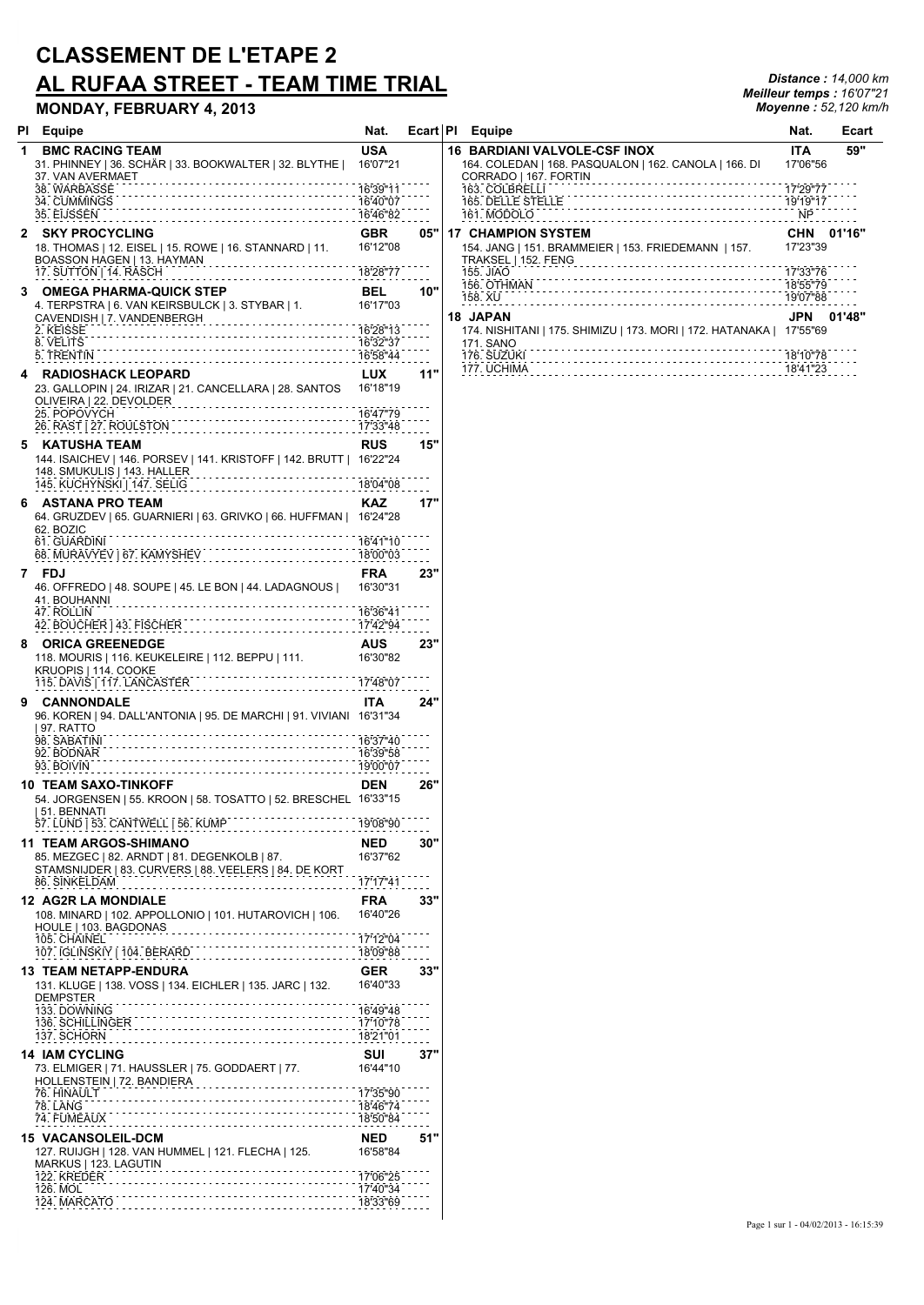



*Distance: 159,000 km Time of the first: 3h44'44" Average: 42,419 km/h*

من ۳ إلى ۸ فبراير ۲۰۱۳

# **GENERAL CLASSIFICATION 2**

## **AL RUFAA STREET - TEAM TIME TRIAL**

| ΡI           | <b>Bib</b>   | <b>Name First Name</b>             | Team           | <b>Nat</b> | Time                       | Split                  | ΡI  | Bib. | <b>Name First Name</b>              | Team           | Nat        | Time                 | <b>Split</b>           |
|--------------|--------------|------------------------------------|----------------|------------|----------------------------|------------------------|-----|------|-------------------------------------|----------------|------------|----------------------|------------------------|
| $\mathbf{1}$ | 33           | <b>BOOKWALTER Brent</b>            | BMC            | <b>USA</b> | 3h44'44"                   | 00"                    | 72  | 147  | *SELIG Rüdiger                      | KAT            | <b>GER</b> | 3h48'51"             | 04'07"                 |
| 2            | 31           | *PHINNEY Taylor                    | BMC            | <b>USA</b> | 3h44'50"                   | 06"                    | 73  | 22   | <b>DEVOLDER Stijn</b>               | <b>RLT</b>     | <b>BEL</b> | 4h01'07"             | 16'23"                 |
| 3            | 32           | *BLYTHE Adam                       | BMC            | GBR        | 3h44'54"                   | 10"                    | 74  | 28   | *SANTOS OLIVEIRA Nels( RLT)         |                | <b>POR</b> |                      | . .                    |
| 4            | 37           | <b>VAN AVERMAET Greg</b>           | BMC            | <b>BEL</b> | .,                         | $\blacksquare$         | 75  | 144  | <b>ISAICHEV Vladimir</b>            | KAT            | RUS        | 4h01'11"             | 16'27"                 |
| 5            | 36           | <b>SCHAR Michael</b>               | BMC            | SUI        | .,                         | $\blacksquare$         | 76  | 66   | *HUFFMAN EVAN                       | AST USA        |            | 4h01'13"             | 16'29"                 |
| 6            | 12           | <b>EISEL Bernhard</b>              | SKY            | <b>AUT</b> | 3h44'55"                   | 11"                    | 77  | 62   | <b>BOZIC Borut</b>                  | AST            | <b>SLO</b> |                      |                        |
| 7            | 11           | <b>BOASSON HAGEN Edvalt SKY</b>    |                | <b>NOR</b> | 3h44'59"                   | 15"                    | 78  | 64   | <b>GRUZDEV Dmitriy</b>              | AST            | <b>KAZ</b> | $\cdot$ ,            | $\mathbf{r}$           |
| 8            | 18           | <b>THOMAS Geraint</b>              | SKY            | <b>GBR</b> | .,                         | $\blacksquare$         | 79  | 48   | *SOUPE Geoffrey                     | <b>FDJ</b>     | <b>FRA</b> | 4h01'19"             | 16'35"                 |
| 9            | 13           | <b>HAYMAN Mathew</b>               | <b>SKY AUS</b> |            | .,                         | $\blacksquare$         | 80  | 41   | *BOUHANNI Nacer                     | <b>FDJ</b>     | <b>FRA</b> |                      | ω,                     |
| 10           | 15           | *ROWE Luke                         | SKY            | <b>GBR</b> | .,                         | $\blacksquare$         | 81  |      | 112 BEPPU Fumiyuki                  | OGE            | <b>JPN</b> | $\cdot$ ,            | $\blacksquare$         |
| 11           | 1            | <b>CAVENDISH Mark</b>              | OPQ GBR        |            | 3h45'04"                   | 20"                    | 82  |      | 118 MOURIS Jens                     | OGE            | <b>NED</b> | $\cdot$ .            | $\mathbf{r}$           |
| 12           | 4            |                                    | OPQ.           | <b>NED</b> | . .                        | $\bullet$ .            | 83  | 96   |                                     |                | <b>SLO</b> | 4h01'20"             | 16'36"                 |
|              |              | <b>TERPSTRA Niki</b>               |                |            | .,                         | $\bullet$ .            |     |      | <b>KOREN Kristijan</b>              | CAN            |            |                      | ω,                     |
| 13           | 3            | STYBAR Zdenek                      | OPQ CZE        |            |                            |                        | 84  | 97   | *RATTO Daniele                      | CAN            | <b>ITA</b> | υ,                   | Ω.                     |
| 14           | 23           | *GALLOPIN Tony                     | RLT            | FRA        | 3h45'05"                   | 21"                    | 85  | 95   | <b>DE MARCHI Alessandro</b>         | <b>CAN</b>     | <b>ITA</b> |                      |                        |
| 15           | 141          | <b>KRISTOFF Alexander</b>          | KAT            | <b>NOR</b> | 3h45'07"                   | 23"                    | 86  | 55   | <b>KROON Karsten</b>                | TST            | <b>NED</b> | 4h01'22"             | 16'38"                 |
| 16           | 143          | *HALLER Marco                      | KAT            | AUT        | 3h45'09"                   | 25"                    | 87  | 98   | <b>SABATINI Fabio</b>               | CAN            | ITA        | 4h01'26"             | 16'42"                 |
| 17           | 146          | <b>PORSEV Alexander</b>            | KAT            | <b>RUS</b> | . .                        | $\mathbf{r}$           | 88  | 85   | *MEZGEC Luka                        | <b>ARG</b>     | <b>SLO</b> |                      | . .                    |
| 18           | 65           | <b>GUARNIERI Jacopo</b>            | AST            | <b>ITA</b> | 3h45'11"                   | 27"                    | 89  | 38   | *WARBASSE Lawrence                  | <b>BMC</b>     | USA        | 4h01'28"             | 16'44"                 |
| 19           | 44           | <b>LADAGNOUS Matthieu</b>          | <b>FDJ</b>     | <b>FRA</b> | 3h45'17"                   | 33"                    | 90  | 92   | <b>BODNAR Maciej</b>                | CAN            | <b>POL</b> |                      | . .                    |
| 20           | 111          | <b>KRUOPIS Aidis</b>               | OGE            | LTU        | .,                         | $\bullet$ .            | 91  |      | <b>134 EICHLER Markus</b>           | TNE            | GER        | 4h01'29"             | 16'45"                 |
| 21           | 116          | *KEUKELEIRE Jens                   | OGE.           | BEL        | Ω.                         | $\mathbf{r}$ .         | 92  |      | 103 BAGDONAS Gediminas              | ALM            | LTU        | υ,                   | ω,                     |
| 22           | 114          | <b>COOKE Baden</b>                 | OGE            | AUS        | .,                         | $\blacksquare$         | 93  | 135  | *JARC Blaz                          | TNE            | <b>SLO</b> | $\cdot$ ,            | $\mathbf{r}$           |
| 23           | 91           | *VIVIANI Elia                      | <b>CAN</b>     | <b>ITA</b> | 3h45'18"                   | 34"                    | 94  |      | 106 *HOULE Hugo                     | ALM CAN        |            | ω,                   | $\mathbf{r}$           |
| 24           | 94           | <b>DALL'ANTONIA Tiziano</b>        | CAN            | <b>ITA</b> |                            | $\blacksquare$         | 95  | 34   | <b>CUMMINGS Stephen</b>             | BMC            | GBR        | ω,                   | $\mathbf{r}$           |
| 25           | 52           | <b>BRESCHEL Matti</b>              | TST            | <b>DEN</b> | 3h45'20"                   | 36"                    | 96  |      | 102 *APPOLLONIO Davide              | ALM            | <b>ITA</b> | $\cdot$ .            | $\blacksquare$         |
| 26           | 54           | <b>JORGENSEN Jonas</b>             | TST            | <b>DEN</b> | . .                        | $\blacksquare$         | 97  | 61   | *GUARDINI Andrea                    | AST            | <b>ITA</b> | 4h01'30"             | 16'46"                 |
| 27           | 16           | <b>STANNARD lan</b>                | SKY            | <b>GBR</b> | . .                        | $\mathbf{r}$ .         | 98  | 75   | <b>GODDAERT Kristof</b>             | IAM.           | <b>BEL</b> | 4h01'33"             | 16'49"                 |
| 28           | 81           | *DEGENKOLB John                    | ARG            | <b>GER</b> | 3h45'22"                   | 38"                    | 99  | 72   | <b>BANDIERA Marco</b>               | IAM            | <b>ITA</b> |                      | ω,                     |
| 29           | 63           |                                    | AST            | <b>UKR</b> | . .                        | $\bullet$ .            | 100 | 35   | *EIJSSEN Yannick                    | BMC            | BEL        | 4h01'35"             | 16'51"                 |
|              |              | <b>GRIVKO Andriy</b>               |                |            |                            | 39"                    |     |      |                                     |                |            |                      |                        |
| 30           | 47           | <b>ROLLIN Dominique</b>            | <b>FDJ</b>     | <b>CAN</b> | 3h45'23"                   |                        | 101 |      | <b>133 DOWNING Russell</b>          | TNE            | GBR        | 4h01'38"             | 16'54"                 |
| 31           | 88           | <b>VEELERS Tom</b>                 | <b>ARG</b>     | <b>NED</b> | 3h45'24"                   | 40"<br>$\bullet$ .     | 102 | 125  | *MARKUS Barry                       | VCD.           | <b>NED</b> | 4h01'47"<br>.,       | 17'03"<br>. .          |
| 32           | 84           | <b>DE KORT Koen</b>                | ARG            | <b>NED</b> |                            |                        | 103 | 5    | <b>*TRENTIN Matteo</b>              | OPQ            | <b>ITA</b> |                      |                        |
| 33           | 73           | <b>ELMIGER Martin</b>              | IAM            | SUI        | 3h45'25"                   | 41"                    | 104 |      | 162 *CANOLA Marco                   | BAR            | <b>ITA</b> | 4h01'55"             | 17'11"                 |
| 34           | 7            | <b>VANDENBERGH Stijn</b>           | OPQ            | <b>BEL</b> |                            | $\bullet$ .            | 105 | 168  | *PASQUALON Andrea                   | BAR            | <b>ITA</b> | .,                   | $\mathbf{r}$           |
| 35           | 46           | <b>OFFREDO Yoann</b>               | <b>FDJ</b>     | <b>FRA</b> | 3h45'26"                   | 42"                    | 106 |      | 164 *COLEDAN Marco                  | BAR            | <b>ITA</b> | ω,                   | $\mathbf{r}$           |
| 36           | 24           | <b>IRIZAR Markel</b>               | <b>RLT</b>     | <b>ESP</b> |                            | $\bullet$ .            | 107 |      | 167 *FORTIN Filippo                 | BAR            | <b>ITA</b> | Ω.                   | $\mathbf{r}$           |
| 37           | 101          | <b>HUTAROVICH Yauheni</b>          | ALM            | <b>BLR</b> | 3h45'27"                   | 43"                    | 108 |      | 166 *DI CORRADO Andrea              | BAR            | <b>ITA</b> | Ω.                   | $\mathbf{r}$           |
| 38           | 131          | <b>KLUGE Roger</b>                 | TNE            | <b>GER</b> |                            | $\mathbf{r}$           | 109 |      | 122 *KREDER Wesley                  | VCD            | <b>NED</b> | $\cdot$ .            | $\blacksquare$         |
| 39           | 148          | <b>SMUKULIS Gatis</b>              | KAT            | LAT        | 3h45'30"                   | 46"                    | 110 |      | 154 *JANG Chan Jae                  | CSS            | <b>KOR</b> | 4h02'12"             | 17'28"                 |
| 40           | 71           | <b>HAUSSLER Heinrich</b>           | IAM            | <b>AUS</b> | 3h45'31"                   | 47"                    | 111 |      | 153 FRIEDEMANN Matthias             | CSS            | <b>GER</b> | .,                   | . .                    |
| 41           | 21           | <b>CANCELLARA Fabian</b>           | <b>RLT</b>     | SUI        | 3h45'32"                   | 48"                    |     |      | 112 157 TRAKSEL Bobbie              | CSS            | <b>NED</b> | Ω.                   | $\mathbf{r}$           |
| 42           | $\mathbf{2}$ | <b>KEISSE IIjo</b>                 | <b>OPQ</b>     | <b>BEL</b> | 3h45'36"                   | 52"                    | 113 |      | 152 *FENG Chun Kai                  | CSS            | <b>TPE</b> | $\cdot$ .            | $\blacksquare$         |
| 43           | 6            | *VAN KEIRSBULCK Guilla OPQ         |                | <b>BEL</b> | 3h45'37"                   | 53"                    |     |      | 114 163 *COLBRELLI Sonny            | BAR            | <b>ITA</b> | 4h02'18"             | 17'34"                 |
| 44           | 138          | <b>VOSS Paul</b>                   | <b>TNE</b>     | <b>GER</b> | 3h45'38"                   | 54"                    | 115 |      | 27 ROULSTON Hayden                  | RLT            | <b>NZL</b> | 4h02'22"             | 17'38"                 |
| 45           | 45           | *LE BON Johan                      | <b>FDJ</b>     | <b>FRA</b> | $\bullet$ .                | $\mathbf{r}$           |     |      | 116 155 JIAO Pengda                 | css            | <b>CHN</b> | .,                   | . .                    |
| 46           | 51           | <b>BENNATI Daniele</b>             | TST            | <b>ITA</b> | 3h45'41"                   | 57"                    | 117 | 126  | <b>MOL Wouter</b>                   | VCD            | <b>NED</b> | 4h02'29"             | 17'45"                 |
| 47           | 77           | <b>HOLLENSTEIN Reto</b>            | IAM            | SUI        | 3h45'42"                   | 58"                    | 118 | 42   | <b>BOUCHER David</b>                | FDJ            | <b>FRA</b> | 4h02'31"             | 17'47"                 |
|              |              |                                    |                |            |                            |                        |     |      |                                     |                |            |                      |                        |
| 48           |              | 128 VAN HUMMEL Kenny Rot VCD       |                | <b>NED</b> | 3h45'45"<br>$\blacksquare$ | 01'01"<br>$\bullet$ .  | 119 |      | 115 DAVIS Allan                     | OGE            | AUS        | 4h02'37"<br>$\cdots$ | 17'53"<br>$\mathbf{r}$ |
| 49           |              | 127 RUIJGH Rob                     | <b>VCD</b>     | <b>NED</b> | .,                         | $\blacksquare$         | 120 |      | 117 LANCASTER Brett Daniel OGE      |                | <b>AUS</b> |                      |                        |
| 50           |              | 121 FLECHA Juan Antonio            | <b>VCD</b>     | <b>ESP</b> | Ω.                         | $\mathbf{r}$           |     |      | 121 172 HATANAKA Yusuke             | <b>JPN</b>     | <b>JPN</b> | 4h02'44"<br>υ,       | 18'00"<br>. .          |
| 51           | 83           | <b>CURVERS Roy</b>                 | ARG NED        |            |                            |                        |     |      | 122 175 SHIMIZU Miyataka            | JPN            | <b>JPN</b> | $\cdot$ ,            | Ω.                     |
| 52           |              | 108 MINARD Sébastien               | ALM            | <b>FRA</b> | 3h45'48"                   | 01'04"                 |     |      | 123 171 SANO Junya                  | JPN            | <b>JPN</b> |                      |                        |
| 53           |              | 142 BRUTT Pavel                    | <b>KAT RUS</b> |            | 3h45'51"                   | 01'07"                 |     |      | 124 173 MORI Kazuhuro               | JPN            | <b>JPN</b> | $\cdot$ ,            | Ω.                     |
| 54           | 8            | <b>VELITS Martin</b>               | OPQ SVK        |            | 3h45'52"                   | 01'08"                 |     |      | 125 174 NISHITANI Taiji             | JPN            | <b>JPN</b> | υ,                   | . .                    |
| 55           |              | 132 DEMPSTER Zakkari               | TNE AUS        |            | 3h46'00"                   | 01'16"                 | 126 |      | 67 *KAMYSHEV Arman                  | AST KAZ        |            | 4h02'49"             | 18'05"                 |
| 56           | 58           | <b>TOSATTO Matteo</b>              | TST            | <b>ITA</b> | 3h46'02"                   | 01'18"                 |     |      | 127 145 KUCHYNSKI Aliaksandr        | KAT BLR        |            | 4h02'53"             | 18'09"                 |
| 57           |              | 25 POPOVYCH Yaroslav               | RLT UKR        |            | 3h46'07"                   | 01'23"                 |     |      | 128 104 BERARD Julien               | ALM FRA        |            | 4h02'58"             | 18'14"                 |
| 58           |              | 105 CHAINEL Steve                  | ALM            | FRA        | 3h46'08"                   | 01'24"                 |     |      | 129 107 IGLINSKIY Valentin          | ALM KAZ        |            | υ,                   | н.                     |
| 59           | 26           | <b>RAST Gregory</b>                | RLT            | SUI        | 3h46'16"                   | 01'32"                 |     |      | 130 176 SUZUKI Yuzuru               | JPN            | JPN        | 4h02'59"             | 18'15"                 |
| 60           |              | 123 LAGUTIN Sergev                 | <b>VCD</b>     | <b>UZB</b> | 3h46'18"                   | 01'34"                 | 131 |      | 17 SUTTON Christopher               | <b>SKY AUS</b> |            | 4h03'17"             | 18'33"                 |
| 61           |              | <b>151 BRAMMEIER Matt</b>          | <b>CSS</b>     | IRL        | 3h46'21"                   | 01'37"                 |     |      | 132 124 MARCATO Marco               | VCD            | ITA        | 4h03'22"             | 18'38"                 |
| 62           | 43           | <b>FISCHER Murilo Antoniol FDJ</b> |                | <b>BRA</b> | 3h46'29"                   | 01'45"                 |     |      | 133 177 *UCHIMA Kohei               | JPN            | <b>JPN</b> | 4h03'30"             | 18'46"                 |
| 63           |              | 136 SCHILLINGER Andreas            | TNE GER        |            | 3h46'30"                   | 01'46"                 | 134 |      | 74 *FUMEAUX Jonathan                | IAM            | SUI        | 4h03'39"             | 18'55"                 |
|              | 86           |                                    | ARG NED        |            |                            | 02'02"                 |     |      | 135 156 *OTHMAN Adig                | <b>CSS MAS</b> |            |                      | 19'00"                 |
| 64           |              | *SINKELDAM Ramon                   |                |            | 3h46'46"                   |                        |     |      |                                     |                |            | 4h03'44"             |                        |
| 65           |              | 76 HINAULT Sébastien               | IAM            | FRA        | 3h47'04"                   | 02'20"                 | 136 |      | 93 *BOIVIN Guillaume                | CAN CAN        |            | 4h03'49"             | 19'05"                 |
| 66           |              | 137 *SCHORN Daniel                 | TNE AUT        |            | 3h47'08"<br>$\mathbf{r}$   | 02'24"<br>$\mathbf{H}$ |     |      | 137 158 XU Gang                     | CSS CHN        |            | 4h03'56"             | 19'12"                 |
| 67           | 68           | <b>MURAVYEV Dmitriy</b>            | AST KAZ        |            |                            |                        | 138 | 53   | <b>CANTWELL Jonathan</b>            | TST AUS        |            | 4h03'57"             | 19'13"<br>$\mathbf{r}$ |
| 68           | 14           | <b>RASCH Gabriel</b>               | SKY NOR        |            | 3h47'36"                   | 02'52"                 | 139 |      | 57 LUND Anders                      | TST DEN        |            | υ,                   |                        |
| 69           | 87           | <b>STAMSNIJDER Tom</b>             | <b>ARG NED</b> |            | 3h47'53"                   | 03'09"                 | 140 | 56   | *KUMP Marko                         | TST SLO        |            | $\blacksquare$       | $\mathbf{r}$           |
| 70           | 82           | *ARNDT Nikias                      | ARG GER        |            | . .                        | .,                     |     |      | 141 165 *DELLE STELLE Christiar BAR |                | ITA        | 4h04'08"             | 19'24"                 |
| 71           | 78           | <b>LANG Pirmin</b>                 | IAM            | SUI        | 3h47'54"                   | 03'10"                 |     |      |                                     |                |            |                      |                        |
|              |              |                                    |                |            |                            |                        |     |      |                                     |                |            |                      |                        |

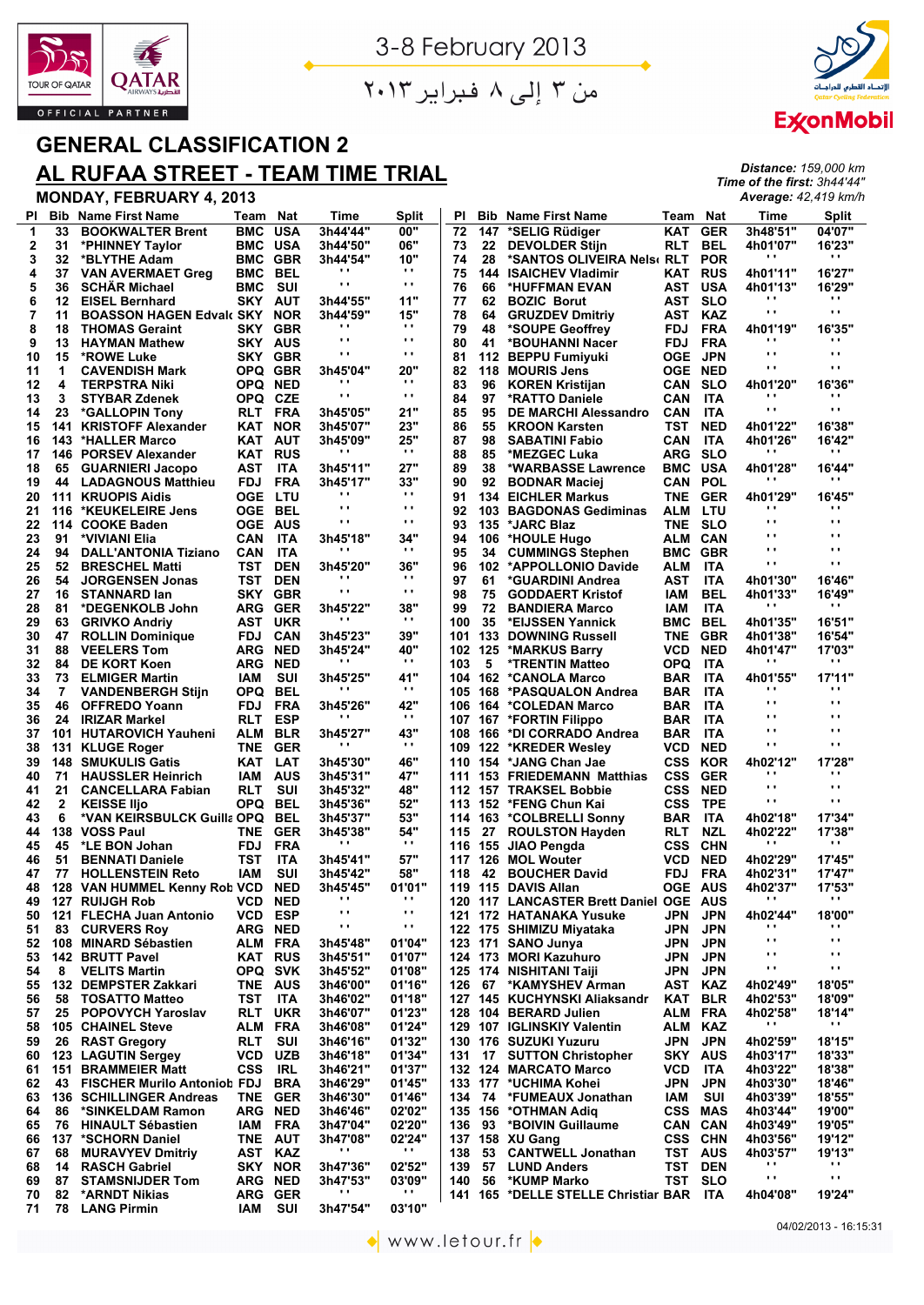



من ۳ إلى ۸ فبراير ۲۰۱۳

# **POINT CLASSIFICATION 2 AL RUFAA STREET - TEAM TIME TRIAL**

|    |            | stage Classification   |  |          |               |                                                                                           |                                                               |                                                                                                                                                                                                                                                                                                |            |                                                                                                                                        |                                               |
|----|------------|------------------------|--|----------|---------------|-------------------------------------------------------------------------------------------|---------------------------------------------------------------|------------------------------------------------------------------------------------------------------------------------------------------------------------------------------------------------------------------------------------------------------------------------------------------------|------------|----------------------------------------------------------------------------------------------------------------------------------------|-----------------------------------------------|
| PI | <b>Bib</b> | <b>Name First Name</b> |  | Nat Team | <b>Points</b> | ${\sf PI}$                                                                                |                                                               | <b>Bib Name First Name</b>                                                                                                                                                                                                                                                                     | <b>Nat</b> | Team                                                                                                                                   | <b>Points</b>                                 |
|    |            |                        |  |          |               | 1<br>2<br>3<br>4<br>5<br>6<br>$\overline{\mathbf{r}}$<br>$\pmb{8}$<br>9<br>10<br>11<br>12 | 33 <sub>o</sub><br>26<br>31<br>91<br>$\mathbf{1}$<br>52<br>81 | <b>BOOKWALTER Brent</b><br>73 ELMIGER Martin<br>12 EISEL Bernhard<br><b>RAST Gregory</b><br><b>PHINNEY Taylor</b><br><b>VIVIANI Elia</b><br><b>CAVENDISH Mark</b><br><b>BRESCHEL Matti</b><br>141 KRISTOFF Alexander<br><b>DEGENKOLB John</b><br>71 HAUSSLER Heinrich<br>44 LADAGNOUS Matthieu | SUI<br>SUI | USA BMC<br><b>IAM</b><br>AUT SKY<br><b>RLT</b><br>USA BMC<br>ITA CAN<br>GBR OPQ<br>DEN TST<br>NOR KAT<br>GER ARG<br>AUS IAM<br>FRA FDJ | 15<br>$12$<br>$11$<br>9<br>$\bf 7$<br>6542221 |
|    |            |                        |  |          |               |                                                                                           |                                                               |                                                                                                                                                                                                                                                                                                |            |                                                                                                                                        |                                               |
|    |            |                        |  |          |               |                                                                                           |                                                               |                                                                                                                                                                                                                                                                                                |            |                                                                                                                                        |                                               |
|    |            |                        |  |          |               |                                                                                           |                                                               |                                                                                                                                                                                                                                                                                                |            |                                                                                                                                        |                                               |
|    |            |                        |  |          |               |                                                                                           |                                                               |                                                                                                                                                                                                                                                                                                |            |                                                                                                                                        |                                               |
|    |            |                        |  |          |               |                                                                                           |                                                               |                                                                                                                                                                                                                                                                                                |            |                                                                                                                                        |                                               |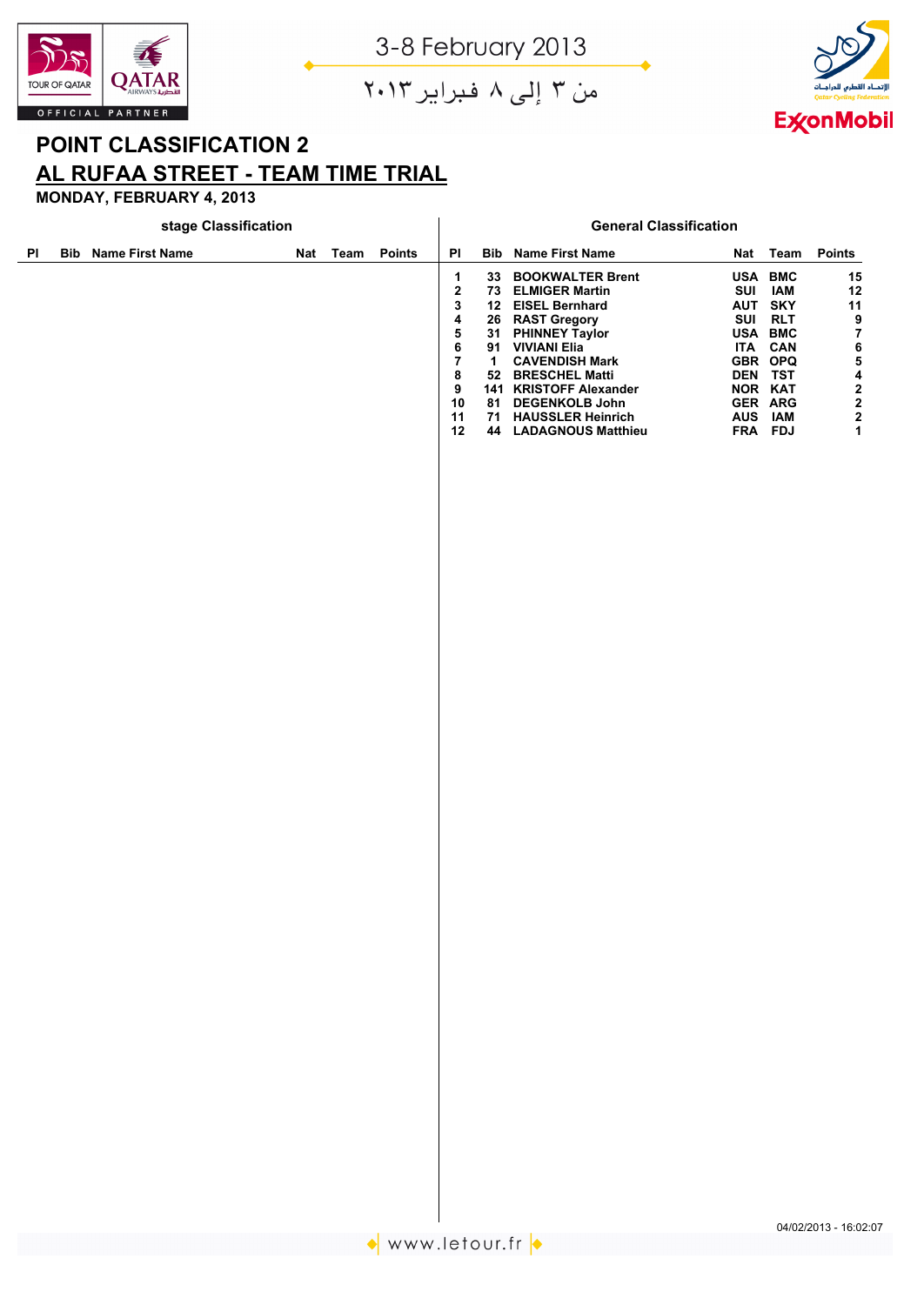



من ۳ إلى ۸ فبراير ۲۰۱۳

# **YOUNG RIDER CLASSIFICATION 2 AL RUFAA STREET - TEAM TIME TRIAL**

|           |                            | <b>Stage classification</b> |  |      |   |              | <b>General classification</b> |                                                            |                                                |                |                           |                      |                           |  |
|-----------|----------------------------|-----------------------------|--|------|---|--------------|-------------------------------|------------------------------------------------------------|------------------------------------------------|----------------|---------------------------|----------------------|---------------------------|--|
|           |                            | <b>Distance: 14,000 km</b>  |  |      |   |              | Total distance: 159,000 km    |                                                            |                                                |                |                           |                      |                           |  |
|           |                            |                             |  |      |   |              |                               | Time of the first: 3h44'50"<br><b>Average: 42,419 km/h</b> |                                                |                |                           |                      |                           |  |
| <b>PI</b> | <b>Bib Name First name</b> | Team Nat                    |  | Time | P | <b>Split</b> | ΡI                            |                                                            | <b>Bib Name First name</b>                     | Team Nat       |                           | Time                 | Split                     |  |
|           |                            |                             |  |      |   |              | 1                             |                                                            | 31 PHINNEY Taylor                              | <b>BMC USA</b> |                           | 3h44'50"             | 00"                       |  |
|           |                            |                             |  |      |   |              | $\overline{2}$                |                                                            | 32 BLYTHE Adam                                 | <b>BMC GBR</b> |                           | 3h44'54"             | 04"                       |  |
|           |                            |                             |  |      |   |              | 3                             |                                                            | 15 ROWE Luke                                   |                | SKY GBR                   | 3h44'59"             | 09"                       |  |
|           |                            |                             |  |      |   |              | 4                             |                                                            | 23 GALLOPIN Tony                               | RLT FRA        |                           | 3h45'05"             | 15"                       |  |
|           |                            |                             |  |      |   |              | 5                             |                                                            | <b>143 HALLER Marco</b>                        | <b>KAT AUT</b> |                           | 3h45'09"             | 19"                       |  |
|           |                            |                             |  |      |   |              | 6                             |                                                            | <b>116 KEUKELEIRE Jens</b>                     | <b>OGE BEL</b> |                           | 3h45'17"             | 27"                       |  |
|           |                            |                             |  |      |   |              | 7                             |                                                            | 91 VIVIANI Elia                                | CAN ITA        |                           | 3h45'18"             | 28"                       |  |
|           |                            |                             |  |      |   |              | 8                             |                                                            | 81 DEGENKOLB John                              | ARG GER        |                           | 3h45'22"             | 32"                       |  |
|           |                            |                             |  |      |   |              | 9                             |                                                            | 6 VAN KEIRSBULCK Guillaum OPQ BEL              |                |                           | 3h45'37"             | 47"                       |  |
|           |                            |                             |  |      |   |              | 10                            |                                                            | 45 LE BON Johan                                | FDJ FRA        |                           | 3h45'38"             | 48"                       |  |
|           |                            |                             |  |      |   |              | 11                            |                                                            | 86 SINKELDAM Ramon                             | ARG NED        |                           | 3h46'46"             | 01'56"                    |  |
|           |                            |                             |  |      |   |              | 12                            |                                                            | <b>137 SCHORN Daniel</b>                       | TNE AUT        |                           | 3h47'08"             | 02'18"                    |  |
|           |                            |                             |  |      |   |              | 13                            |                                                            | <b>82 ARNDT Nikias</b>                         | ARG GER        |                           | 3h47'53"             | 03'03"                    |  |
|           |                            |                             |  |      |   |              | 14<br>15                      |                                                            | 147 SELIG Rüdiger<br>28 SANTOS OLIVEIRA Nelson |                | <b>KAT GER</b><br>RLT POR | 3h48'51"<br>4h01'07" | 04'01"<br>16'17"          |  |
|           |                            |                             |  |      |   |              | 16                            |                                                            | <b>66 HUFFMAN EVAN</b>                         | AST USA        |                           | 4h01'13"             | 16'23"                    |  |
|           |                            |                             |  |      |   |              | 17                            |                                                            | 48 SOUPE Geoffrey                              | FDJ FRA        |                           | 4h01'19"             | 16'29"                    |  |
|           |                            |                             |  |      |   |              | 18                            |                                                            | 41 BOUHANNI Nacer                              |                | FDJ FRA                   | 4h01'19"             | н.                        |  |
|           |                            |                             |  |      |   |              | 19                            |                                                            | 97 RATTO Daniele                               | CAN            | <b>ITA</b>                | 4h01'20"             | 16'30"                    |  |
|           |                            |                             |  |      |   |              | 20                            |                                                            | 85 MEZGEC Luka                                 | ARG SLO        |                           | 4h01'26"             | 16'36"                    |  |
|           |                            |                             |  |      |   |              | 21                            |                                                            | <b>38 WARBASSE Lawrence</b>                    | <b>BMC USA</b> |                           | 4h01'28"             | 16'38"                    |  |
|           |                            |                             |  |      |   |              |                               |                                                            | 22 135 JARC Blaz                               | TNE SLO        |                           | 4h01'29"             | 16'39"                    |  |
|           |                            |                             |  |      |   |              | 23                            |                                                            | 106 HOULE Hugo                                 | ALM CAN        |                           | 4h01'29"             |                           |  |
|           |                            |                             |  |      |   |              | 24                            |                                                            | 102 APPOLLONIO Davide                          | ALM            | <b>ITA</b>                | 4h01'29"             | $\mathbf{r}$              |  |
|           |                            |                             |  |      |   |              | 25                            |                                                            | 61 GUARDINI Andrea                             | AST            | <b>ITA</b>                | 4h01'30"             | 16'40"                    |  |
|           |                            |                             |  |      |   |              | 26                            |                                                            | 35 EIJSSEN Yannick                             | <b>BMC BEL</b> |                           | 4h01'35"             | 16'45"                    |  |
|           |                            |                             |  |      |   |              | 27                            |                                                            | <b>125 MARKUS Barry</b>                        | <b>VCD NED</b> |                           | 4h01'47"             | 16'57"                    |  |
|           |                            |                             |  |      |   |              | 28                            |                                                            | 5 TRENTIN Matteo                               | OPQ ITA        |                           | 4h01'47"             | н.                        |  |
|           |                            |                             |  |      |   |              | 29                            |                                                            | <b>162 CANOLA Marco</b>                        | BAR ITA        |                           | 4h01'55"             | 17'05"                    |  |
|           |                            |                             |  |      |   |              | 30                            |                                                            | 168 PASQUALON Andrea                           | BAR ITA        |                           | 4h01'55"             | $\blacksquare$            |  |
|           |                            |                             |  |      |   |              | 31                            |                                                            | <b>164 COLEDAN Marco</b>                       | <b>BAR</b>     | <b>ITA</b>                | 4h01'55"             | $\mathbf{r}$ .            |  |
|           |                            |                             |  |      |   |              |                               |                                                            | 32 167 FORTIN Filippo                          | BAR ITA        |                           | 4h01'55"             | $\mathbf{r}$              |  |
|           |                            |                             |  |      |   |              | 33                            |                                                            | 166 DI CORRADO Andrea                          | <b>BAR ITA</b> |                           | 4h01'55"             | $\cdot$ .<br>$\mathbf{r}$ |  |
|           |                            |                             |  |      |   |              |                               |                                                            | 34 122 KREDER Wesley                           | <b>VCD NED</b> |                           | 4h01'55"             |                           |  |
|           |                            |                             |  |      |   |              | 35                            |                                                            | 154 JANG Chan Jae                              | <b>CSS KOR</b> |                           | 4h02'12"             | 17'22"<br>$\mathbf{r}$ .  |  |
|           |                            |                             |  |      |   |              | 36                            |                                                            | 152 FENG Chun Kai                              | CSS TPE        |                           | 4h02'12"             |                           |  |
|           |                            |                             |  |      |   |              | 37                            |                                                            | <b>163 COLBRELLI Sonny</b>                     | BAR            | <b>ITA</b>                | 4h02'18"             | 17'28"                    |  |
|           |                            |                             |  |      |   |              | 38                            |                                                            | 67 KAMYSHEV Arman                              | AST KAZ        |                           | 4h02'49"             | 17'59"                    |  |
|           |                            |                             |  |      |   |              | 39                            |                                                            | 177 UCHIMA Kohei                               | JPN            | <b>JPN</b>                | 4h03'30"             | 18'40"                    |  |
|           |                            |                             |  |      |   |              | 40<br>41                      |                                                            | 74 FUMEAUX Jonathan                            | IAM<br>CSS MAS | <b>SUI</b>                | 4h03'39"             | 18'49"                    |  |
|           |                            |                             |  |      |   |              | 42                            |                                                            | <b>156 OTHMAN Adiq</b><br>93 BOIVIN Guillaume  | CAN CAN        |                           | 4h03'44"<br>4h03'49" | 18'54"<br>18'59"          |  |
|           |                            |                             |  |      |   |              | 43                            |                                                            | <b>56 KUMP Marko</b>                           | TST SLO        |                           | 4h03'57"             | 19'07"                    |  |
|           |                            |                             |  |      |   |              |                               |                                                            | <b>165 DELLE STELLE Christian</b>              | BAR ITA        |                           | 4h04'08"             | 19'18"                    |  |
|           |                            |                             |  |      |   |              |                               |                                                            |                                                |                |                           |                      |                           |  |
|           |                            |                             |  |      |   |              |                               |                                                            |                                                |                |                           |                      |                           |  |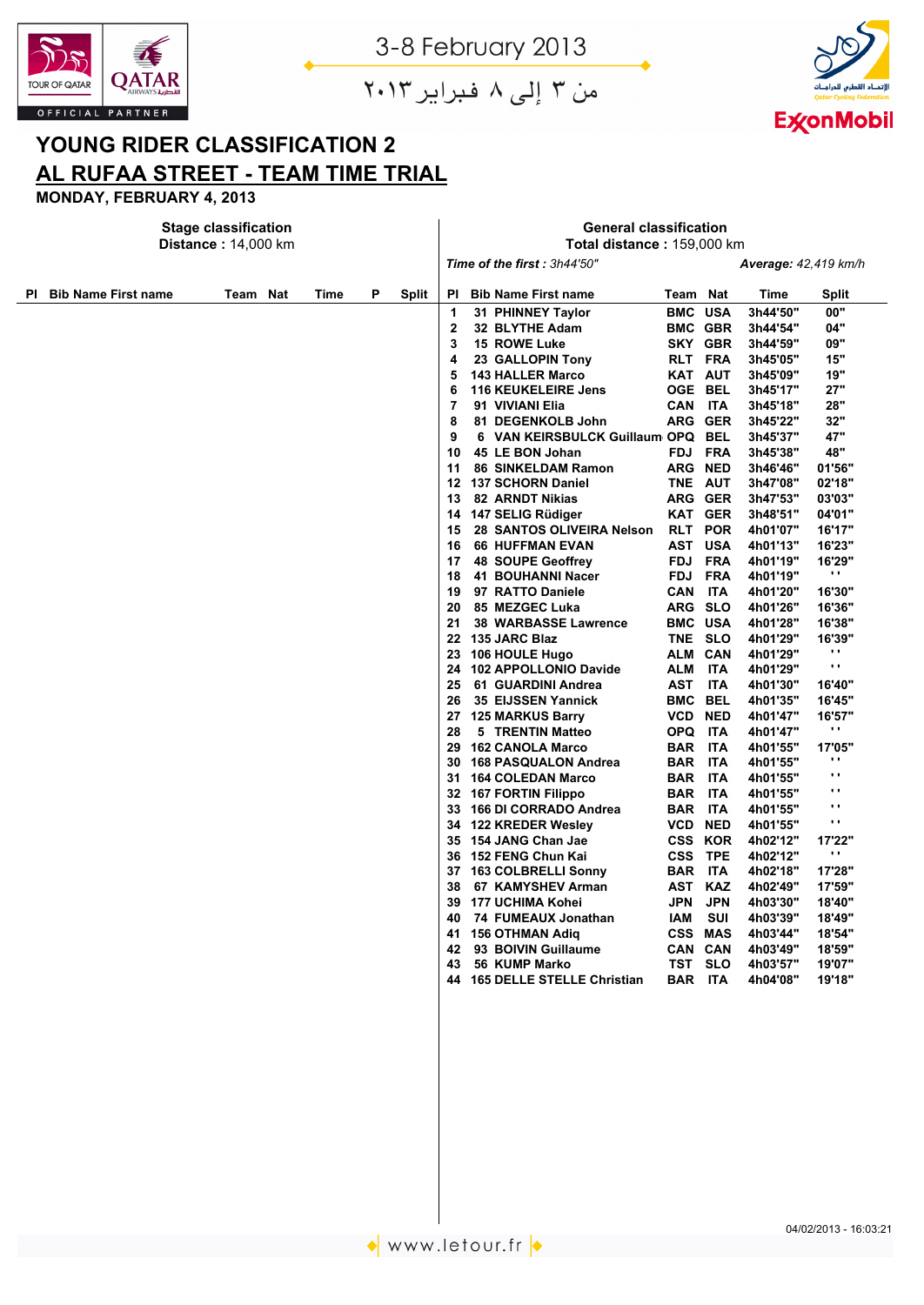





## **TEAM CLASSIFICATION 2 AL RUFAA STREET - TEAM TIME TRIAL**

|             | <b>Stage Classification</b>      |             |                |                | <b>General Classification</b>    |             |              |
|-------------|----------------------------------|-------------|----------------|----------------|----------------------------------|-------------|--------------|
|             | Distance: 14,000 km              |             |                |                | Total Distance: 159,000 km       |             |              |
| <b>PI</b>   | <b>Team</b>                      | <b>Time</b> | <b>Split</b>   |                | PI Team                          | <b>Time</b> | <b>Split</b> |
| 1           | <b>BMC RACING TEAM</b>           | 16'07"      | 00"            | $\mathbf{1}$   | <b>BMC RACING TEAM</b>           | 10h42'28"   | 00"          |
| $\mathbf 2$ | <b>SKY PROCYCLING</b>            | 16'12"      | 05"            | $\mathbf{2}$   | <b>SKY PROCYCLING</b>            | 10h42'33"   | 05"          |
| 3           | <b>OMEGA PHARMA-QUICK STEP</b>   | 16'17"      | 10"            | 3              | <b>OMEGA PHARMA-QUICK STEP</b>   | 10h42'38"   | 10"          |
| 4           | <b>RADIOSHACK LEOPARD</b>        | 16'18"      | 11"            | 4              | <b>KATUSHA TEAM</b>              | 10h42'43"   | 15"          |
| 5           | <b>KATUSHA TEAM</b>              | 16'22"      | 15"            | 5              | <b>FDJ</b>                       | 10h42'51"   | 23"          |
| 6           | <b>ASTANA PRO TEAM</b>           | 16'24"      | 17"            | 6              | <b>ORICA GREENEDGE</b>           | 10h42'51"   | $\mathbf{r}$ |
| 7           | <b>FDJ</b>                       | 16'30"      | 23"            | $\overline{7}$ | <b>TEAM ARGOS-SHIMANO</b>        | 10h42'58"   | 30"          |
| 8           | <b>ORICA GREENEDGE</b>           | 16'30"      | $\mathbf{r}$   | 8              | <b>RADIOSHACK LEOPARD</b>        | 10h43'00"   | 32"          |
| 9           | <b>CANNONDALE</b>                | 16'31"      | 24"            | 9              | <b>TEAM NETAPP-ENDURA</b>        | 10h43'12"   | 44"          |
| 10          | <b>TEAM SAXO-TINKOFF</b>         | 16'33"      | 26"            | 10             | <b>TEAM SAXO-TINKOFF</b>         | 10h43'15"   | 47"          |
| 11          | <b>TEAM ARGOS-SHIMANO</b>        | 16'37"      | 30"            | 11             | <b>IAM CYCLING</b>               | 10h43'16"   | 48"          |
| 12          | <b>AG2R LA MONDIALE</b>          | 16'40"      | 33"            | 12             | <b>ASTANA PRO TEAM</b>           | 10h43'17"   | 49"          |
| 13          | <b>TEAM NETAPP-ENDURA</b>        | 16'40"      | $\mathbf{r}$ . | 13             | <b>VACANSOLEIL-DCM</b>           | 10h43'19"   | 51"          |
| 14          | <b>IAM CYCLING</b>               | 16'44"      | 37"            | 14             | <b>AG2R LA MONDIALE</b>          | 10h43'31"   | 01'03"       |
| 15          | <b>VACANSOLEIL-DCM</b>           | 16'58"      | 51"            | 15             | <b>CANNONDALE</b>                | 10h58'54"   | 16'26"       |
| 16          | <b>BARDIANI VALVOLE-CSF INOX</b> | 17'06"      | 59"            | 16             | <b>CHAMPION SYSTEM</b>           | 11h15'59"   | 33'31"       |
| 17          | <b>CHAMPION SYSTEM</b>           | 17'23"      | 01'16"         | 17             | <b>BARDIANI VALVOLE-CSF INOX</b> | 11h31'33"   | 49'05"       |
| 18          | <b>JAPAN</b>                     | 17'55"      | 01'48"         | 18             | <b>JAPAN</b>                     | 11h32'22"   | 49'54"       |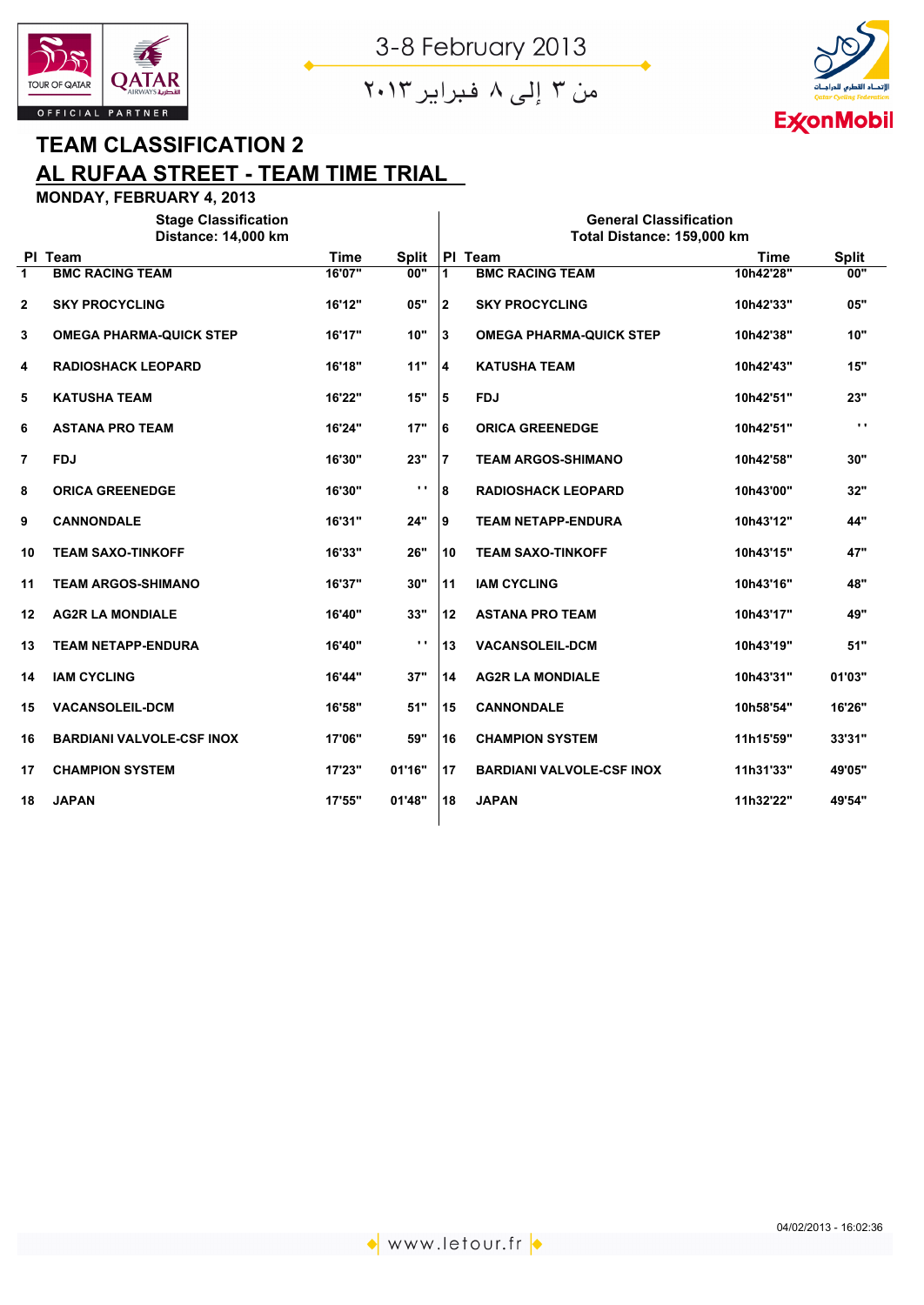



من ۳ إلى ۸ فبراير ۲۰۱۳

# **CAR ORDER**

# **STAGE 3 : AL WAKRA - MESAIEED**

**TUESDAY, FEBRUARY 5, 2013**

- **BMC RACING TEAM**
- **SKY PROCYCLING**
- **OMEGA PHARMA-QUICK STEP**
- **RADIOSHACK LEOPARD**
- **KATUSHA TEAM**
- **ASTANA PRO TEAM**
- **FDJ**
- **ORICA GREENEDGE**
- **CANNONDALE**
- **TEAM SAXO-TINKOFF**
- **TEAM ARGOS-SHIMANO**
- **IAM CYCLING**
- **AG2R LA MONDIALE**
- **TEAM NETAPP-ENDURA**
- **VACANSOLEIL-DCM**
- **CHAMPION SYSTEM**
- **BARDIANI VALVOLE-CSF INOX**
- **JAPAN**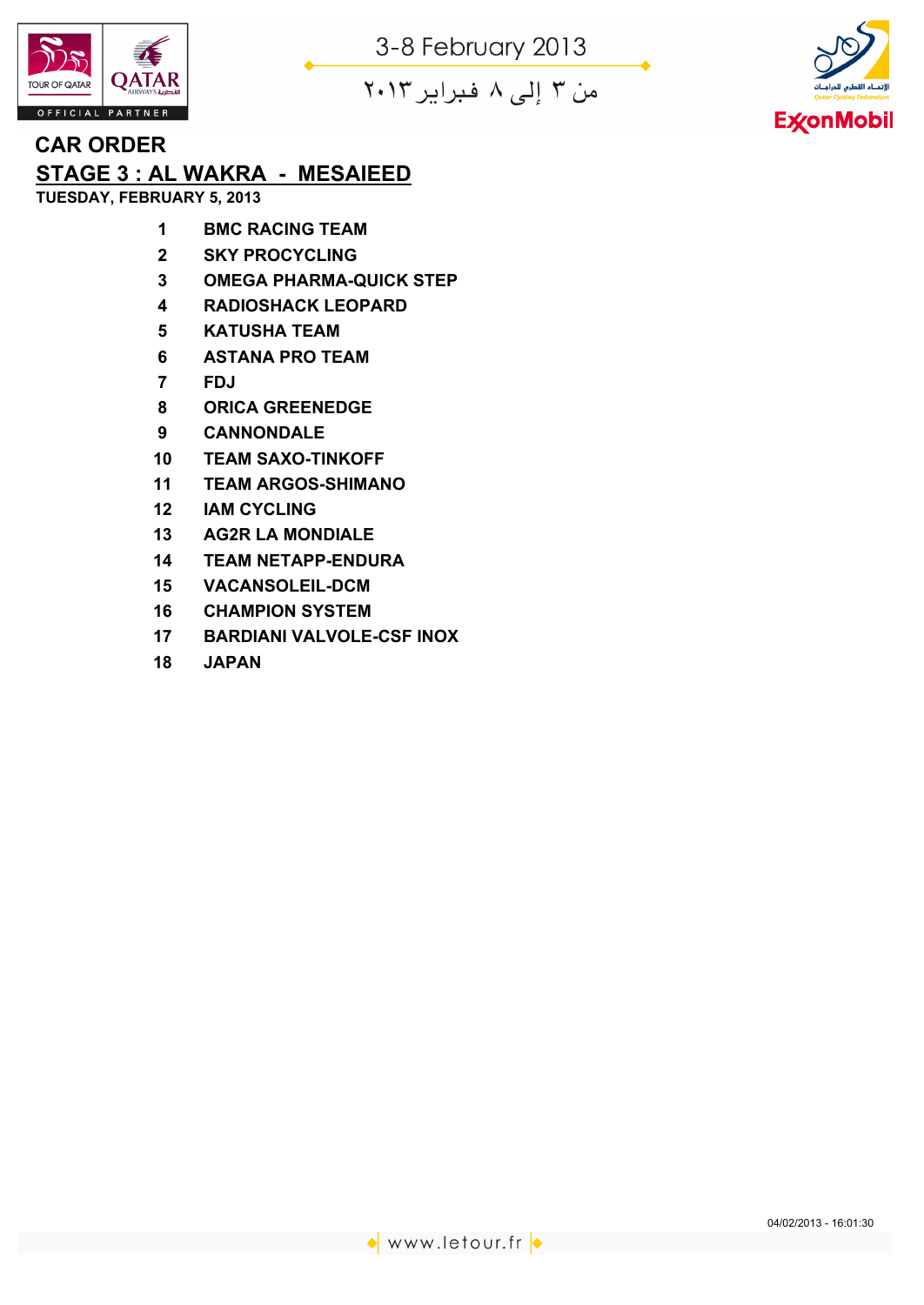



من ۳ إلى ۸ فبراير ۲۰۱۳

## **START LIST 3 AL WAKRA - MESAIEED**

|                 | OPQ OMEGA PHARMA-QUICK STEP                   |                               |
|-----------------|-----------------------------------------------|-------------------------------|
| 1               | <b>CAVENDISH Mark</b>                         | $11e$ à $20"$                 |
| 2               | <b>KEISSE IIjo</b>                            | 42e à 52"                     |
| 3               | STYBAR Zdenek                                 | 13e à 20"                     |
| 4               | <b>TERPSTRA Niki</b>                          | 12e à 20"                     |
| 5               | *TRENTIN Matteo                               | 103e à 17'03"                 |
| 6               | *VAN KEIRSBULCK                               | 43e à 53"                     |
| 7               | VANDENBERGH Stijn                             | 34e à 41"                     |
| 8<br><b>SKY</b> | <b>VELITS Martin</b><br><b>SKY PROCYCLING</b> | 54e à 01'08"                  |
| 11              | <b>BOASSON HAGEN Edvald</b>                   |                               |
|                 | 12 EISEL Bernhard                             | 7e à 15"<br>6e à 11"          |
|                 | 13 HAYMAN Mathew                              | 9e à 15"                      |
|                 | 14 RASCH Gabriel                              | 68e à 02'52"                  |
|                 | 15 *ROWE Luke                                 | 10e à 15"                     |
|                 | 16 STANNARD lan                               | 27e à 36"                     |
|                 | 17 SUTTON Christopher                         | 131e à 18'33"                 |
|                 | 18 THOMAS Geraint                             | 8e à 15"                      |
| <b>RLT</b>      | <b>RADIOSHACK LEOPARD</b>                     |                               |
|                 | 21 CANCELLARA Fabian                          | 41e à 48"                     |
|                 | 22 DEVOLDER Stijn                             | 73e à 16'23"                  |
|                 | 23 *GALLOPIN Tony                             | 14e à 21"                     |
|                 | 24 IRIZAR Markel                              | 36e à 42"                     |
|                 | 25 POPOVYCH Yaroslav                          | 57e à 01'23"                  |
| 26              | <b>RAST Gregory</b>                           | 59e à 01'32"                  |
|                 | 27 ROULSTON Hayden                            | 115e à 17'38"<br>74e à 16'23" |
| 28              | *SANTOS OLIVEIRA<br><b>BMC RACING TEAM</b>    |                               |
| BMC             |                                               |                               |
| 31              | *PHINNEY Taylor<br>32 *BLYTHE Adam            | 2e à 06"<br>3e à 10"          |
|                 | 33 BOOKWALTER Brent                           | 1 er en 3h44'44"              |
|                 | 34 CUMMINGS Stephen                           | 95e à 16'45"                  |
|                 | 35 *EIJSSEN Yannick                           | 100e à 16'51"                 |
|                 | 36 SCHÄR Michael                              | 5e à 10"                      |
| 37              | VAN AVERMAET Greg                             | 4e à 10"                      |
| 38              | *WARBASSE Lawrence                            | 89e à 16'44"                  |
| FDJ             | <b>FDJ</b>                                    |                               |
|                 | 41 *BOUHANNI Nacer                            | 80e à 16'35"                  |
|                 | 42 BOUCHER David                              | 118e à 17'47"                 |
|                 | 43 FISCHER Murilo Antoniobil                  | 62e à 01'45"                  |
|                 | 44 LADAGNOUS Matthieu                         | 19e à 33"                     |
|                 | 45 *LE BON Johan                              | 45e à 54"                     |
|                 | 46 OFFREDO Yoann                              | 35e à 42"                     |
|                 | 47 ROLLIN Dominique                           | 30e à 39"                     |
|                 | 48 *SOUPE Geoffrey                            | 79e à 16'35"                  |
| <b>TST</b>      | <b>TEAM SAXO-TINKOFF</b>                      |                               |
| 51              | <b>BENNATI Daniele</b>                        | 46e à 57"                     |
|                 | 52 BRESCHEL Matti<br>53 CANTWELL Jonathan     | 25e à 36"<br>138e à 19'13"    |
|                 | 54 JORGENSEN Jonas                            | 26e à 36"                     |
|                 | 55 KROON Karsten                              | 86e à 16'38"                  |
|                 | 56 *KUMP Marko                                | 140e à 19'13"                 |
| 57              | <b>LUND Anders</b>                            | 139e à 19'13"                 |
| 58              | <b>TOSATTO Matteo</b>                         | 56e à 01'18"                  |
| <b>AST</b>      | <b>ASTANA PRO TEAM</b>                        |                               |
| 61              | *GUARDINI Andrea                              | 97e à 16'46"                  |
|                 | 62 BOZIC Borut                                | 77e à 16'29"                  |
|                 | 63 GRIVKO Andriy                              | 29e à 38"                     |
|                 | 64 GRUZDEV Dmitriy                            | 78e à 16'29"                  |
|                 | 65 GUARNIERI Jacopo                           | 18e à 27"                     |
| 66              | *HUFFMAN EVAN                                 | 76e à 16'29"                  |
|                 | 67 *KAMYSHEV Arman                            | 126e à 18'05"                 |
|                 | 68 MURAVYEV Dmitriy                           | 67e à 02'24"                  |
| <b>IAM</b>      | <b>IAM CYCLING</b>                            |                               |
| 71              | <b>HAUSSLER Heinrich</b>                      | 40e à 47"                     |
|                 | 72 BANDIERA Marco                             | 99e à 16'49"                  |
|                 | 73 ELMIGER Martin                             | 33e à 41"                     |

| 74 *FUMEAUX Jonathan                                  | 134e à 18'55"                 |
|-------------------------------------------------------|-------------------------------|
| 75 GODDAERT Kristof                                   | 98e à 16'49"                  |
| 76 HINAULT Sébastien<br>77<br><b>HOLLENSTEIN Reto</b> | 65e à 02'20"<br>47e à 58"     |
| 78<br><b>LANG Pirmin</b>                              | 71e à 03'10"                  |
| <b>TEAM ARGOS-SHIMANO</b><br><b>ARG</b>               |                               |
| 81<br>*DEGENKOLB John                                 | 28e à 38"                     |
| *ARNDT Nikias<br>82                                   | 70e à 03'09"                  |
| 83 CURVERS Roy                                        | 51e à 01'01"                  |
| 84 DE KORT Koen                                       | 32e à 40"                     |
| 85 *MEZGEC Luka                                       | 88e à 16'42"                  |
| 86 *SINKELDAM Ramon                                   | 64e à 02'02"                  |
| 87 STAMSNIJDER Tom                                    | 69e à 03'09"                  |
| <b>VEELERS Tom</b><br>88                              | 31e à 40"                     |
| <b>CANNONDALE</b><br><b>CAN</b>                       |                               |
| *VIVIANI Elia<br>91<br>92 BODNAR Maciej               | 23e à 34"<br>90e à 16'44"     |
| 93 *BOIVIN Guillaume                                  | 136e à 19'05"                 |
| 94 DALL'ANTONIA Tiziano                               | 24e à 34"                     |
| 95 DE MARCHI Alessandro                               | 85e à 16'36"                  |
| 96 KOREN Kristijan                                    | 83e à 16'36"                  |
| 97 *RATTO Daniele                                     | 84e à 16'36"                  |
| 98 SABATINI Fabio                                     | 87e à 16'42"                  |
| <b>AG2R LA MONDIALE</b><br>ALM                        |                               |
| 101 HUTAROVICH Yauheni                                | 37e à 43"                     |
| 102 *APPOLLONIO Davide                                | 96e à 16'45"                  |
| 103 BAGDONAS Gediminas                                | 92e à 16'45"                  |
| 104 BERARD Julien<br>105 CHAINEL Steve                | 128e à 18'14"<br>58e à 01'24" |
| 106 *HOULE Hugo                                       | 94e à 16'45"                  |
| 107 IGLINSKIY Valentin                                | 129e à 18'14"                 |
| 108 MINARD Sébastien                                  | 52e à 01'04"                  |
| <b>ORICA GREENEDGE</b><br><b>OGE</b>                  |                               |
| 111 KRUOPIS Aidis                                     | 20e à 33"                     |
| 112 BEPPU Fumiyuki                                    | 81e à 16'35"                  |
| 113 BEWLEY Sam                                        |                               |
| 114 COOKE Baden                                       | 22e à 33"                     |
| 115 DAVIS Allan                                       | 119e à 17'53"                 |
| 116 *KEUKELEIRE Jens<br>117 LANCASTER Brett Daniel    | 21e à 33"<br>120e à 17'53"    |
| 118 MOURIS Jens                                       | 82e à 16'35"                  |
| VCD<br><b>VACANSOLEIL-DCM</b>                         |                               |
| 121 FLECHA Juan Antonio                               | 50e à 01'01"                  |
| 122 *KREDER Weslev                                    | 109e à 17'11"                 |
| 123 LAGUTIN Sergey                                    | 60e à 01'34"                  |
| 124 MARCATO Marco                                     | 132e à 18'38"                 |
| 125 *MARKUS Barry                                     | 102e a 17'03"                 |
| 126 MOL Wouter                                        | 117e à 17'45"                 |
| 127 RUIJGH Rob                                        | 49e à 01'01"                  |
| 128 VAN HUMMEL Kenny                                  | 48e à 01'01"                  |
| <b>TEAM NETAPP-ENDURA</b><br>TNE                      |                               |
| 131 KLUGE Roger                                       | 38e à 43"                     |
| 132 DEMPSTER Zakkari                                  |                               |
|                                                       | 55e à 01'16"                  |
| 133 DOWNING Russell                                   | 101e à 16'54"                 |
| 134 EICHLER Markus                                    | 91e à 16'45"                  |
| 135 *JARC Blaz<br>136 SCHILLINGER Andreas             | 93e à 16'45"<br>63e à 01'46"  |
| 137 *SCHORN Daniel                                    | 66e à 02'24"                  |
| 138 VOSS Paul                                         | 44e à 54"                     |
| <b>KAT</b><br><b>KATUSHA TEAM</b>                     |                               |
| 141 KRISTOFF Alexander                                | 15e à 23"                     |
| 142 BRUTT Pavel                                       | 53e à 01'07"                  |
| 143 *HALLER Marco                                     | 16e à 25"                     |
| 144 ISAICHEV Vladimir                                 | 75e à 16'27"                  |
| 145 KUCHYNSKI Aliaksandr                              | 127e à 18'09"                 |
| 146 PORSEV Alexander                                  | 17e à 25"                     |
| 147 *SELIG Rüdiger<br>148 SMUKULIS Gatis              | 72e à 04'07"<br>39e à 46"     |

| <b>CSS CHAMPION SYSTEM</b>    |               |
|-------------------------------|---------------|
| 151 BRAMMEIER Matt            | 61e à 01'37"  |
| 152 *FENG Chun Kai            | 113e à 17'28" |
| 153 FRIEDEMANN Matthias       | 111e à 17'28" |
| 154 *JANG Chan Jae            | 110e à 17'28" |
| 155 JIAO Pengda               | 116e à 17'38" |
| 156 *OTHMAN Adiq              | 135e à 19'00" |
| <b>157 TRAKSEL Bobbie</b>     | 112e à 17'28" |
| 158 XU Gang                   | 137e à 19'12" |
| BAR BARDIANI VALVOLE-CSF INOX |               |
| 161 MODOLO Sacha              |               |
| 162 *CANOLA Marco             | 104e à 17'11" |
| 163 *COLBRELLI Sonny          | 114e à 17'34" |
| 164 *COLEDAN Marco            | 106e à 17'11" |
| 165 *DELLE STELLE Christian   | 141e à 19'24" |
| 166 *DI CORRADO Andrea        | 108e à 17'11" |
| 167 *FORTIN Filippo           | 107e à 17'11" |
| 168 *PASQUALON Andrea         | 105e à 17'11" |
| <b>JPN JAPAN</b>              |               |
| 171 SANO Junya                | 123e à 18'00" |
| 172 HATANAKA Yusuke           | 121e à 18'00" |
| 173 MORI Kazuhuro             | 124e à 18'00" |
| 174 NISHITANI Taiji           | 125e à 18'00" |
| 175 SHIMIZU Miyataka          | 122e à 18'00" |
| 176 SUZUKI Yuzuru             | 130e à 18'15" |
| 177 *UCHIMA Kohei             | 133e à 18'46" |